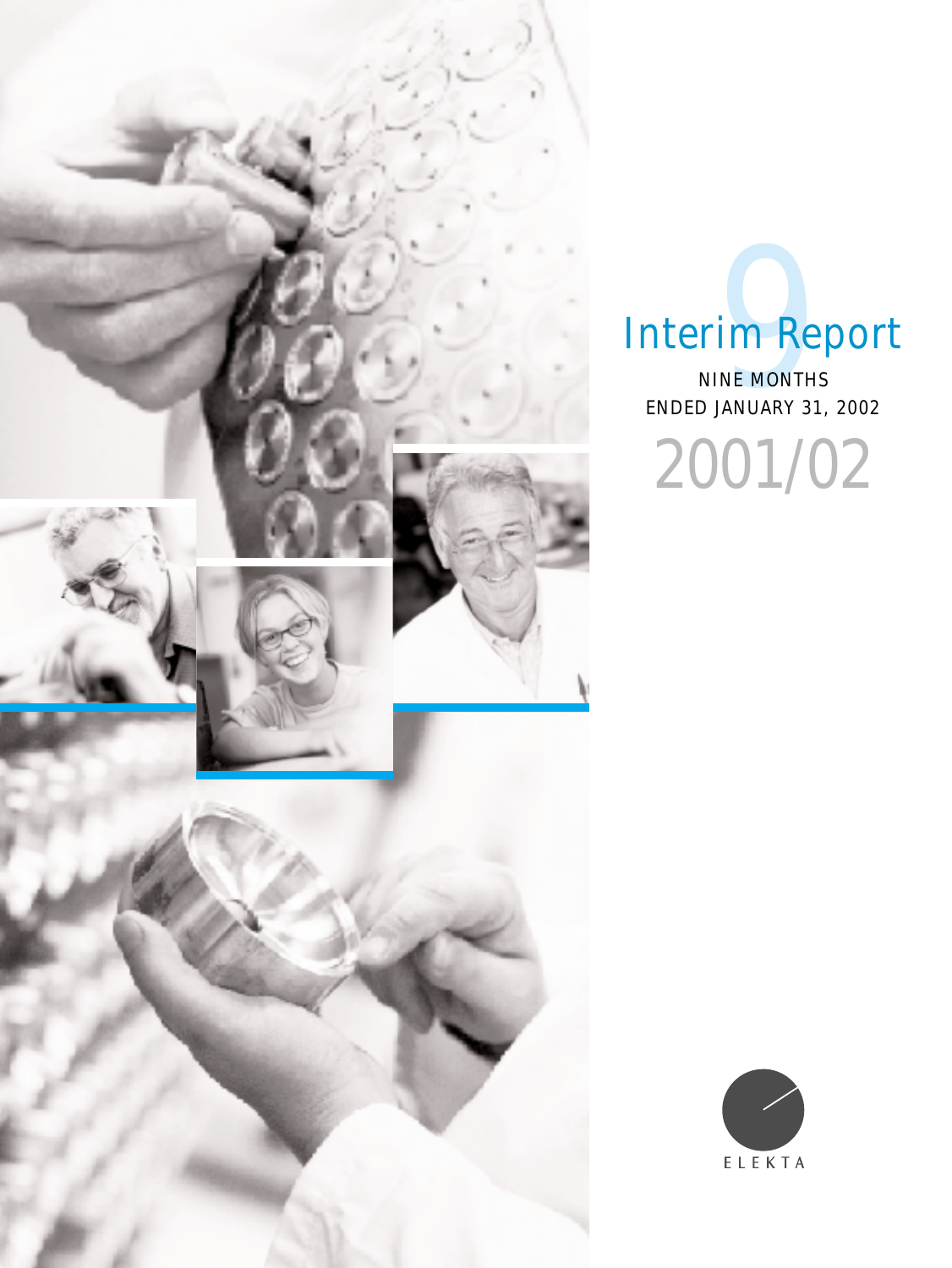## Interim Report Nine months ended January 31, 2002

- **Operating profit for the first nine months of the fiscal year improved by SEK 108 M to SEK 133 M (25), and the operating margin rose to 7.0 percent (1.7).**
- **On a rolling 12-month basis, operating profit was SEK 200 M, corresponding to an operating margin of 7.6 percent.**
- Strong trend of order bookings in most markets, up **33 percent to SEK 2,076 M (1,566).**
- **Net sales rose 32 percent to SEK 1,913 M (1,452).**
- **Operating profit in the fourth quarter is expected to be higher than in the same quarter last fiscal year.**

Elekta's strategy is to provide clinically expedient and cost-effective solutions and services for the improved treatment of cancer and neurological diseases with the aim of providing a better quality of life.

#### **Market**

Elekta's products and treatment methods for cancer and neurological disorders continued to be in heavy demand. Elekta has a sophisticated, modern, high-technology product range based on precision radiation in both of these treatment areas.

The development of treatment methods for cancer is focusing increasingly on high-precision radiation treatment. Elekta is a leading supplier of solutions for highprecision radiation, such as intensity-modulated radiation treatment (IMRT). IMRT enables the radiation dose to be more precisely adapted to the tumor's three-dimensional shape and specific radiation sensitivity, without healthy tissue being damaged, thereby improving the patient's treatment result and quality of life.

Demand for non-invasive radiation surgery is growing. Today, some 235 people out of every million suffer from the type of brain disease that is suitable for radiation surgery using Leksell Gamma Knife®. The areas of illness in which radiation surgery is rising sharply are certain metastases in the brain, and functional disorders. Radiation treatment using Leksell Gamma Knife is characterized by the high quality of care provided and its cost-effectiveness, as well as being gentle to the patient.

#### **Order bookings and order backlog**

Order bookings developed favorably during the first nine months, up 33 percent to SEK 2,076 M (1,566). Neurosurgery products rose 53 percent to SEK 691 M (453) and oncology products by 24 percent to SEK 1,385 M (1,113). Order bookings during the third quarter amounted to SEK 732 M (571), an increase of 28 percent.

On a rolling 12-month basis, order bookings amounted to SEK 2, 912 M, an increase of 26 percent.

Group order backlog rose 10 percent and amounted to SEK 2,326 M at January 31, 2002 compared with SEK 2,112 M as of April 30, 2001.

#### Demand in Europe positive

Order bookings in region Europe, including the Middle



#### **ORDER BOOKINGS**

| <b>SEK M</b>                | 0 <sub>3</sub><br>2001/02 | 0 <sub>3</sub><br>2000/01 | 9 mon.<br>2001/02 | 9 mon. change<br>2000/01 | %    |
|-----------------------------|---------------------------|---------------------------|-------------------|--------------------------|------|
| Europe, Middle East, Africa | 277                       | 321                       | 836               | 847                      | $-1$ |
| North & South America       | 348                       | 165                       | 828               | 411                      | 101  |
| Japan                       | 31                        | 25                        | 145               | 140                      | 4    |
| Asia excl Japan             | 76                        | 60                        | 267               | 168                      | 59   |
| Group                       | 732                       | 571                       | 2.076             | 1,566                    | 33   |
| of which                    |                           |                           |                   |                          |      |
| Oncology                    | 527                       | 457                       | 1,385             | 1.113                    | 24   |
| Neurosurgery                | 205                       | 114                       | 691               | 453                      | 53   |

East and Africa, declined by 1 percent to SEK 836 M (847) during the period. The market shows favorable demand and growth. During the same period in the preceding fiscal year, many large orders were placed in the U.K. to upgrade cancer care. Most of these contracts were awarded to Elekta. Order bookings for neurosurgery products rose significantly in Europe. Orders were received for a Leksell Gamma Knife unit in Sweden and the first Leksell Gamma Knife unit in Greece.

#### Very strong trend in North America

Strong demand in North America for both neurosurgery and oncology products resulted in a 101-percent rise in order bookings to SEK 824 M (411). Order bookings in the third quarter developed highly favorably for all product areas. The after-market for both product areas also developed well.

#### Continued weak Japanese economy

Order bookings in Japan totaled SEK 145 M (140). Decisions on investments in hospital care in Japan usually occur during the last months of Elekta's fiscal year. The market reflects the continued sluggish economic trend in Japan.

#### Strong development in Asia

Elekta's operations in the region developed well, resulting in strong order bookings, primarily in China, Taiwan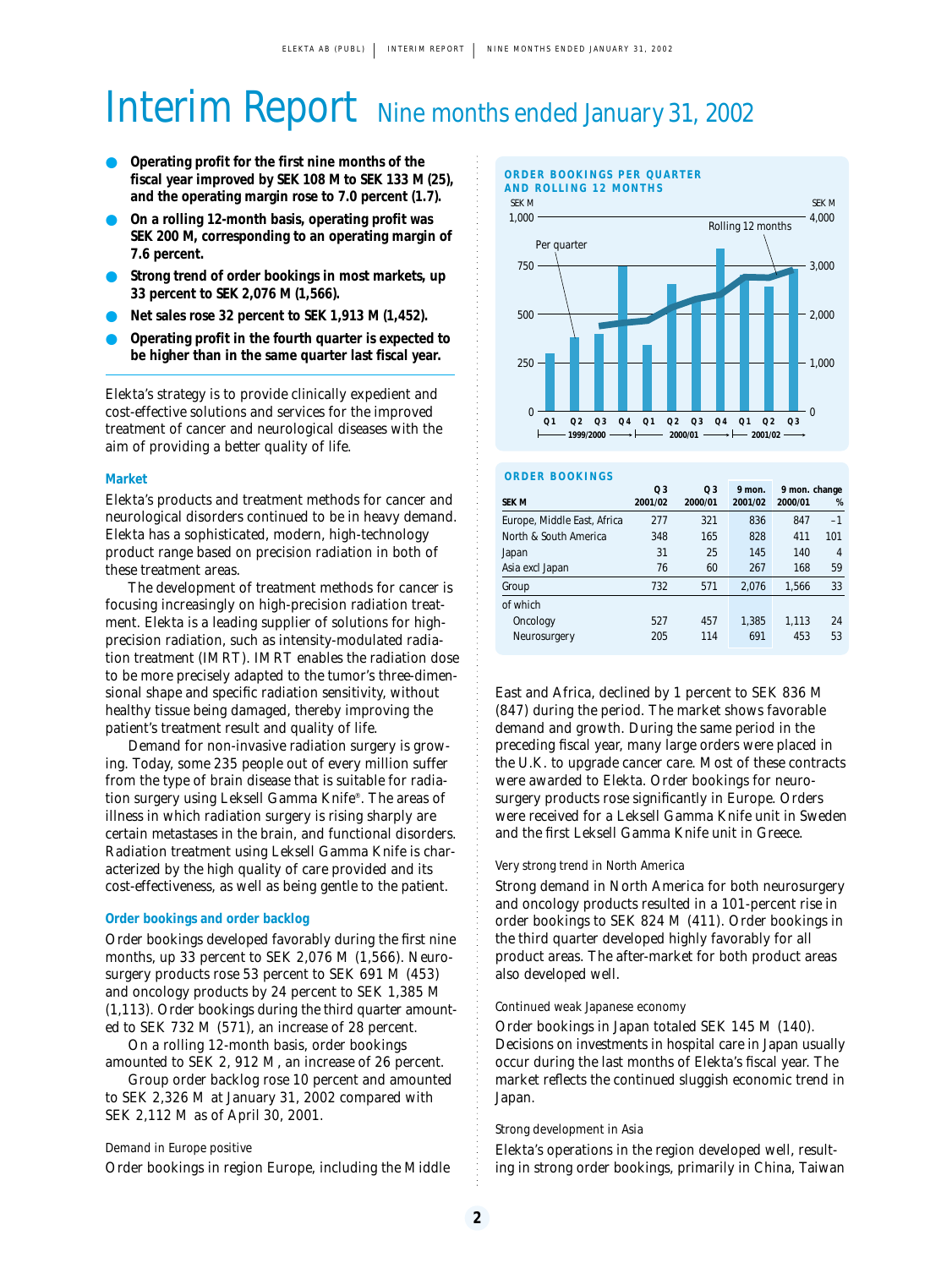

#### **NET SALES**

|                             | Q <sub>3</sub> | 0 <sub>3</sub> | 9 mon.  | 9 mon. change |      |
|-----------------------------|----------------|----------------|---------|---------------|------|
| <b>SEK M</b>                | 2001/02        | 2000/01        | 2001/02 | 2000/01       | %    |
| Europe, Middle East, Africa | 304            | 231            | 835     | 567           | 47   |
| North & South America       | 198            | 211            | 571     | 591           | $-3$ |
| Japan                       | 98             | 91             | 209     | 218           | $-4$ |
| Asien exkl Japan            | 81             | 35             | 298     | 76            | 292  |
| Group                       | 681            | 568            | 1.913   | 1.452         | 32   |
| of which                    |                |                |         |               |      |
| Oncology                    | 436            | 338            | 1.279   | 909           | 41   |
| Neurosurgery                | 245            | 230            | 634     | 543           | 17   |

and Australia. Order bookings in Asia rose sharply by 59 percent to SEK 267 M (168).

#### **Net sales**

Group net sales rose 32 percent to SEK 1,913 M (1,452). Exchange-rate movements had a positive 9-percent effect on net sales. Net sales increased 17 percent to SEK 634 M (543) for neurosurgery products and 41 percent to SEK 1,279 M (909) for oncology products. Net sales of after-market products and services increased 24 percent to SEK 545 M (439), and represented 28 percent of consolidated net sales.

On a rolling 12-month basis, net sales totaled SEK 2,621 M, an increase of 32 percent.

#### **Result**

Operating profit improved during the first nine months by SEK 108 M to SEK 133 M (25). The improvement was primarily attributable to larger volumes and product mix. The operating margin improved to 7.0 percent (1.7). On a rolling 12-month basis, operating profit was SEK 200 M, corresponding to an operating margin of 7.6 percent, which is in line with the Group's financial objective of an operating margin of 6-8 percent. The operating profit for the third quarter amounted to SEK 53 M (47) corresponding to an operating margin of 7.8 percent (8.3).

Investments in research and development increased 14 percent and amounted to SEK 95 M (83). These



investments, which are expensed as incurred, corresponded to 5 percent (6) of net sales.

Net financial income amounted to SEK 12 M (expense: 18). This included net interest expenses of SEK 1 M (expense: 23), of which convertible debenture loans accounted for expenses of SEK 5 M (18). Earnings from participations in associated companies amounted to SEK 10 M (2), and foreign exchange differences totaled SEK 3 M (3).

Profit after net financial items improved to SEK 145 M (7). Profit after taxes amounted to SEK 94 M (5).

Earnings per share amounted to SEK 3.04 (0.18) for the first nine months.

Return on equity amounted to 12 percent and return on capital employed was 19 percent (3), which is well in line with the Group's objective of a return on capital employed exceeding 15 percent.

#### **Investments and depreciation**

Investments in intangible and tangible fixed assets amounted to SEK 19 M (30). Amortization/depreciation of intangible and tangible fixed assets totaled SEK 47 M (48).

#### **RETURN ON CAPITAL EMPLOYED**

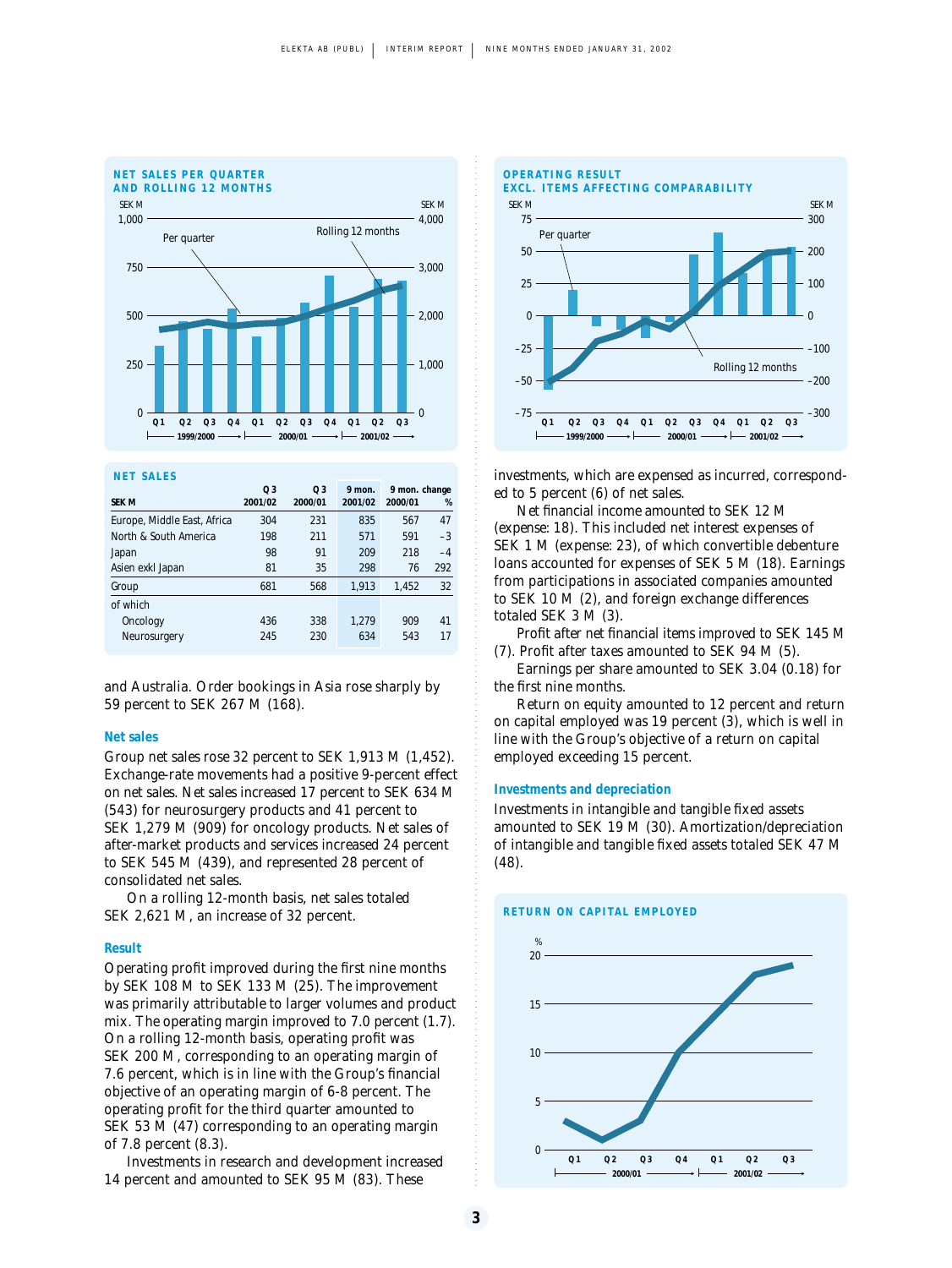#### **Change in accounting principles**

The Swedish Financial Accounting Standards Council's new recommendation regarding income tax resulted in a change of accounting principles for Elekta. The income statements and balance sheets for preceding year were adjusted in accordance with the new principles. Loss carry-forwards and other temporary differences, totaling SEK 209 M at April 30, 2001, were reported as a deferred

#### tax receivable, resulting in a corresponding increase in shareholders' equity. With this exception the same accounting principles have been applied as in Elekta's latest annual report. This interim report has been prepared in accordance with the Swedish Financial Accounting Standards Council's recommendation RR 20, Interim reports.

| <b>Income Statement</b>                   | 3 months     | 3 months       | 9 months     | 9 months       | 12 months | 12 months      |
|-------------------------------------------|--------------|----------------|--------------|----------------|-----------|----------------|
|                                           | Nov-Jan      | Nov-Jan        | May-Jan      | May-Jan        | Feb-Jan   | May-April      |
| <b>SEK M</b>                              | 2001/02      | 2000/01        | 2001/02      | 2000/01        | 2001/02   | 2000/01        |
| Net sales                                 | 681          | 568            | 1,913        | 1,452          | 2,621     | 2,160          |
| Cost of products sold                     | $-407$       | $-347$         | $-1,184$     | $-956$         | $-1,630$  | $-1,402$       |
| Gross income                              | 274          | 221            | 729          | 496            | 991       | 758            |
| Selling expenses                          | $-102$       | $-83$          | $-269$       | $-233$         | $-356$    | $-320$         |
| Administrative expenses                   | $-88$        | $-65$          | $-216$       | $-174$         | $-280$    | $-238$         |
| R&D expenses                              | $-31$        | $-28$          | $-95$        | $-83$          | $-139$    | $-127$         |
| Exchange differences in operation         | $\mathbf{0}$ | $\overline{2}$ | $-16$        | 19             | $-16$     | 19             |
| Operating result                          | 53           | 47             | 133          | 25             | 200       | 92             |
| Financial net                             | 6            | $-16$          | 12           | $-18$          | 7         | $-23$          |
| Income after financial items              | 59           | 31             | 145          | $\overline{7}$ | 207       | 69             |
| Taxes                                     | $-18$        | $-13$          | $-51$        | $-3$           | $-77$     | $-29$          |
| Minority                                  | $-6$         | 0              | $\mathbf{0}$ | 1              | 1         | $\overline{2}$ |
| Net income                                | 35           | 18             | 94           | 5              | 131       | 42             |
| Earnings per share, SEK                   | 1.09         | 0.65           | 3.04         | 0.18           | 4.38      | 1.52           |
| Earnings per share after conversion       |              |                |              |                |           |                |
| and full subscription of warrants, SEK    | 1.06         | 1.04           | 2.99         | 0.57           | 4.31      | 1.89           |
| Cash flow                                 |              |                |              |                |           |                |
| Operating cash flow                       | 71           | 44             | 184          | 57             | 267       | 140            |
| Change in working capital                 | $-134$       | 36             | $-235$       | 16             | $-123$    | 128            |
| Cash flow before investments              | $-63$        | 80             | $-51$        | 73             | 144       | 268            |
| Investments and disposals                 | $-2$         | $-1$           | $-10$        | $-23$          | $-29$     | $-42$          |
| Cash flow after investments and disposals | $-65$        | 79             | $-61$        | 50             | 115       | 226            |

### Balance sheet

| SEK M                                                  | Jan. 31, 2002 | Jan. 31, 2001 | April 30, 2001 |
|--------------------------------------------------------|---------------|---------------|----------------|
| Intangible fixed assets                                | 395           | 412           | 415            |
| Tangible fixed assets                                  | 89            | 90            | 94             |
| <b>Financial fixed assets</b>                          | 20            | 15            | 18             |
| Inventories                                            | 300           | 256           | 224            |
| Other current assets                                   | 1,266         | 969           | 1,086          |
| Liquid assets                                          | 370           | 304           | 434            |
| <b>Total assets</b>                                    | 2,440         | 2,046         | 2,271          |
| Shareholders' equity                                   | 1,234         | 816           | 887            |
| Minority                                               | 8             | 9             | 8              |
| <b>Provisions</b>                                      | 64            | 76            | 76             |
| Convertible debenture loan                             |               | 224           | 226            |
| Other interest-bearing liabilities                     | 40            | 103           | 47             |
| Interest-free liabilities                              | 1,094         | 818           | 1,027          |
| Total shareholders' equity, provisions and liabilities | 2,440         | 2,046         | 2,271          |

### Changes in shareholders' equity

| <b>SEK M</b>                           |       | Jan. 31, 2002 Jan. 31, 2001 | April 30, 2001 |
|----------------------------------------|-------|-----------------------------|----------------|
| Opening balance                        | 678   | 576                         | 576            |
| Changed accounting principles          | 209   | 213                         | 213            |
| Conversion of debentures               | 229   |                             |                |
| Options premium and warrants exercised |       |                             | $\overline{2}$ |
| <b>Translation differences</b>         | 21    | 22                          | 54             |
| Net income                             | 94    |                             | 42             |
| Closing balance                        | 1.234 | 816                         | 887            |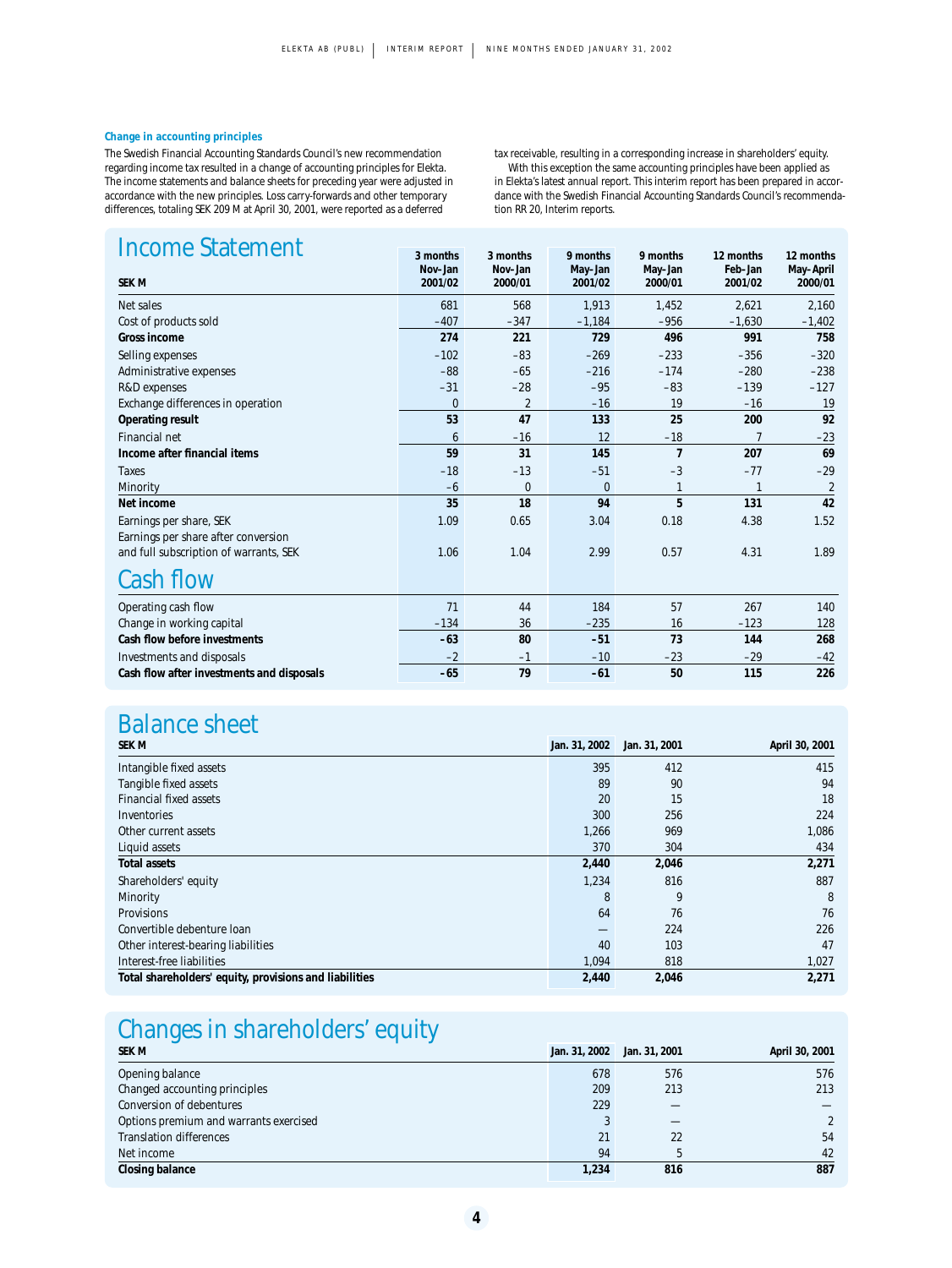#### **Liquidity and financial position**

Cash flow before investments was negative and amounted to SEK 51 M (pos. 73). Cash flow after investments and divestments was negative and amounted to SEK 61 M (pos. 50). Tied-up working capital, primarily in accounts receivable, rose during the third quarter as a result of substantial shipments and ongoing installations. On a rolling 12-month basis, cash flow amounted to SEK 115 M.

Liquid assets amounted to SEK 370 M on January 31, 2002, compared with SEK 434 M on April 30, 2001. Of the bank balances held, SEK 53 M was pledged, primarily in the form of guarantees for customer advances received.

Other interest-bearing liabilities amounted to SEK 40 M.

The equity/assets ratio was 51 percent. The Group's objective for the equity/assets ratio is 40 percent.

Convertible debenture loans in a nominal amount of SEK 229 M were converted during the period. The outstanding SEK 4 M was repaid on December 31, 2001. Conversion resulted in 3,808,250 new Series B shares.

During Q3, 42,700 new Series B shares were subscribed through executives and key personnel within the Group exercising allotted warrants within the framework of the established warrants program. An additional 36,900 Series B shares were subscribed during February. On February 25, 2002 the total number of shares amounted to 31,741,467.

#### **Patent dispute**

Following a jury decision in a lower court in California, US, Elekta has been found liable for damages of approximately USD 17 M to a closed American corporation for an alleged patent infringement in the US. The court has not yet confirmed the jury ruling. Elekta intends to appeal the final ruling to a higher court. This process is expected to take 2-3 years. Elekta's opinion, which is supported by independent legal counsel in the case, is that the presented claim lacks sufficient grounds with respect to the patent infringement issue as well as the size of the jury's damage award and that Elekta's appeal to the higher court has a strong chance of success.

| Key figures                                 | 12 months<br>May-April            | 12 months<br>May-April              | 12 months<br>May-April            | 12 months*<br>May-April            | 9 months*<br>May-Jan            | 9 months<br>May-Jan            |
|---------------------------------------------|-----------------------------------|-------------------------------------|-----------------------------------|------------------------------------|---------------------------------|--------------------------------|
|                                             | 1998/99                           | 1999/2000                           | 2000/01                           | 2000/01                            | 2000/01                         | 2001/02                        |
| Net sales, SEK M                            | 1.787                             | 1,789                               | 2,160                             | 2,160                              | 1,452                           | 1,913                          |
| Items affecting comparability, SEK M        | 14                                | 19                                  |                                   |                                    |                                 |                                |
| Operating result, SEK M                     | $-208$                            | $-37$                               | 92                                | 92                                 | 25                              | 133                            |
| Operating margin, %                         | $-12$                             | $-2$                                | $\overline{4}$                    | 4                                  | $\overline{2}$                  | $\overline{7}$                 |
| Profit margin, %                            | $-14$                             | $-4$                                | 3                                 | 3                                  | $\mathbf{0}$                    | 8                              |
| Shareholders' equity, SEK M                 | 313                               | 576                                 | 678                               | 897                                | 816                             | 1,234                          |
| Capital employed, SEK M                     | 914                               | 905                                 | 959                               | 1,178                              | 1,152                           | 1,282                          |
| Equity/assets ratio, %                      | 17                                | 31                                  | 33                                | 39                                 | 40                              | 51                             |
| Return on shareholders' equity, % **        | $-56$                             | $-22$                               | 10                                | 5                                  |                                 | 12                             |
| Return on capital employed, %**             | $-17$                             | $-3$                                | 12                                | 10                                 | 3                               | 19                             |
| Per share data                              | 12 months<br>May-April<br>1998/99 | 12 months<br>May-April<br>1999/2000 | 12 months<br>May-April<br>2000/01 | 12 months*<br>May-April<br>2000/01 | 9 months*<br>May-Jan<br>2000/01 | 9 months<br>May-Jan<br>2001/02 |
| Earnings per share before conversion, SEK   | $-17.09$                          | $-4.24$                             | 2.21                              | 1.52                               | 0.18                            | 3.04                           |
| Earnings per share after conversion, SEK*** | $-8.13$                           | $-1.17$                             | 2.70                              | 1.89                               | 0.57                            | 3.07                           |
| Cash flow per share before conversion, SEK  | 16.25                             | 2.30                                | 8.11                              | 8.11                               | 1.80                            | $-1.98$                        |
| Cash flow per share after conversion, SEK   | 11.33                             | 3.13                                | 7.90                              | 7.90                               | 2.15                            | $-1.77$                        |
| Shareholders' equity per share              |                                   |                                     |                                   |                                    |                                 |                                |
| before conversion, SEK                      | 20.96                             | 20.68                               | 24.33                             | 31.84                              | 29.65                           | 38.93                          |
| after conversion, SEK                       | 28.19                             | 24.90                               | 28.43                             | 35.03                              | 33.15                           | 38.93                          |
| Interest on converted debentures            |                                   |                                     |                                   |                                    |                                 |                                |
| net after tax, SEK M                        | 47                                | 45                                  | 24                                | 17                                 | 13                              | 3                              |
| Average number of shares                    |                                   |                                     |                                   |                                    |                                 |                                |
| before conversion, 000s                     | 14.957                            | 18,263                              | 27.854                            | 27,854                             | 27,854                          | 30,819                         |
| after conversion, 000s                      | 25,624                            | 27,787                              | 31,662                            | 31,662                             | 31,662                          | 31,665                         |
| Number of shares at closing                 |                                   |                                     |                                   |                                    |                                 |                                |
| before conversion, 000s                     | 14,957                            | 27,854                              | 27,854                            | 27,854                             | 27,854                          | 31,705                         |
| after conversion, 000s                      | 25,624                            | 31,662                              | 31,662                            | 31,662                             | 31,662                          | 31,705                         |

\* Restated for new accounting principles for taxes. \*\* Based on rolling 12 months.

\*\*\* Data after conversion pertains to that portion of the convertible loan converted prior to expiration of the conversion period. Earnings per share after conversion and full exercise of warrants is SEK 2.99 for 9 months current year.

No dilution in earlier fiscal years and equity per share increases in all periods.